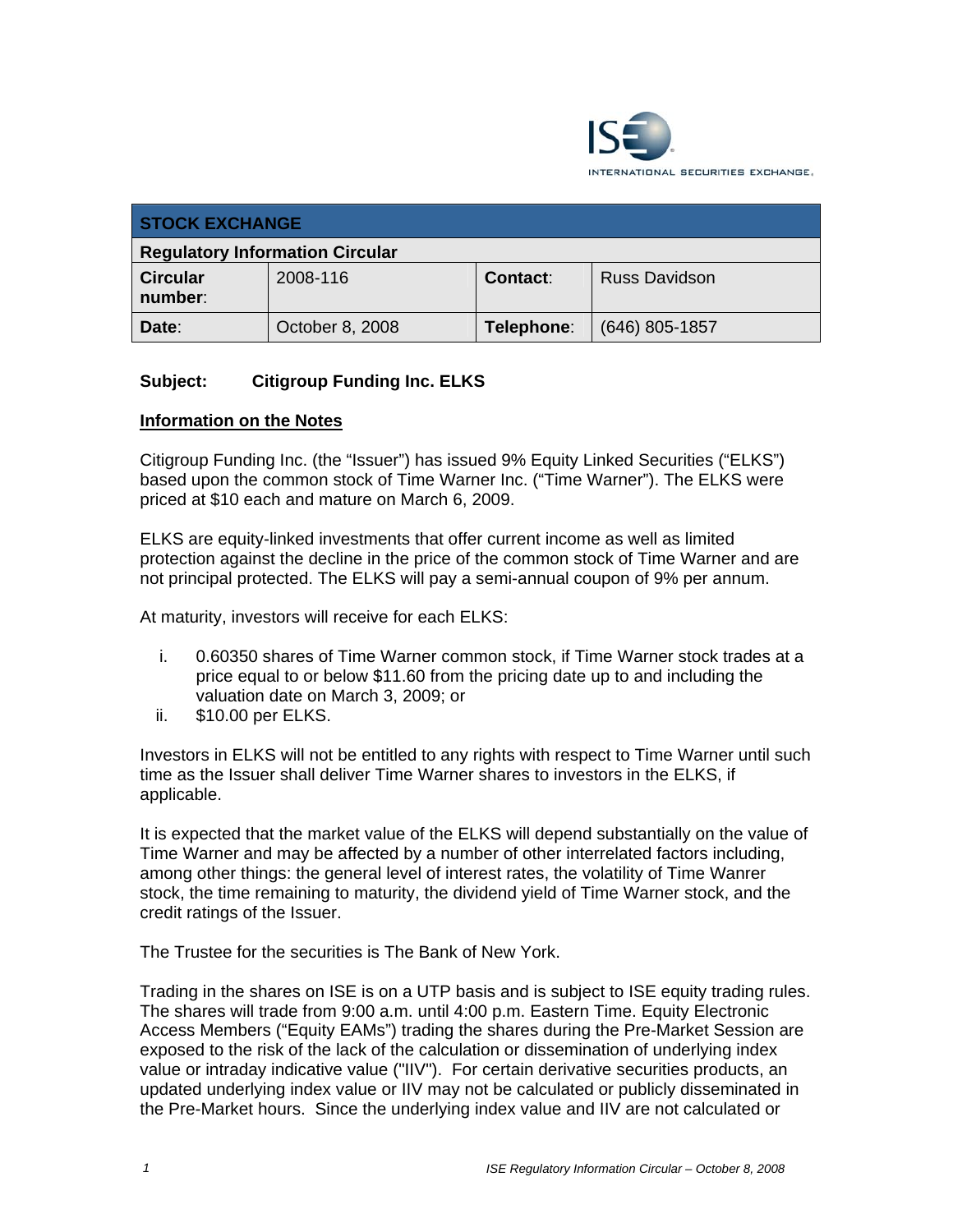widely disseminated during Pre-Market hours, an investor who is unable to calculate implied values for certain derivative securities products during Pre-Market hours may be at a disadvantage to market professionals.

Equity EAMs also should review NASD Notice to Members 03-71 for guidance on trading these products. The Notice reminds members of their obligations to: (1) conduct adequate due diligence to understand the features of the product; (2) perform a reasonable-basis suitability analysis; (3) perform customer-specific suitability analysis in connection with any recommended transactions; (4) provide a balanced disclosure of both the risks and rewards associated with the particular product, especially when selling to retail investors; (5) implement appropriate internal controls; and (6) train registered persons regarding the features, risk and suitability of these products.

**This Regulatory Information Circular is not a statutory Prospectus. Equity EAMs should consult the Trust's Registration Statement, SAI, Prospectus and the Fund's website for relevant information.**